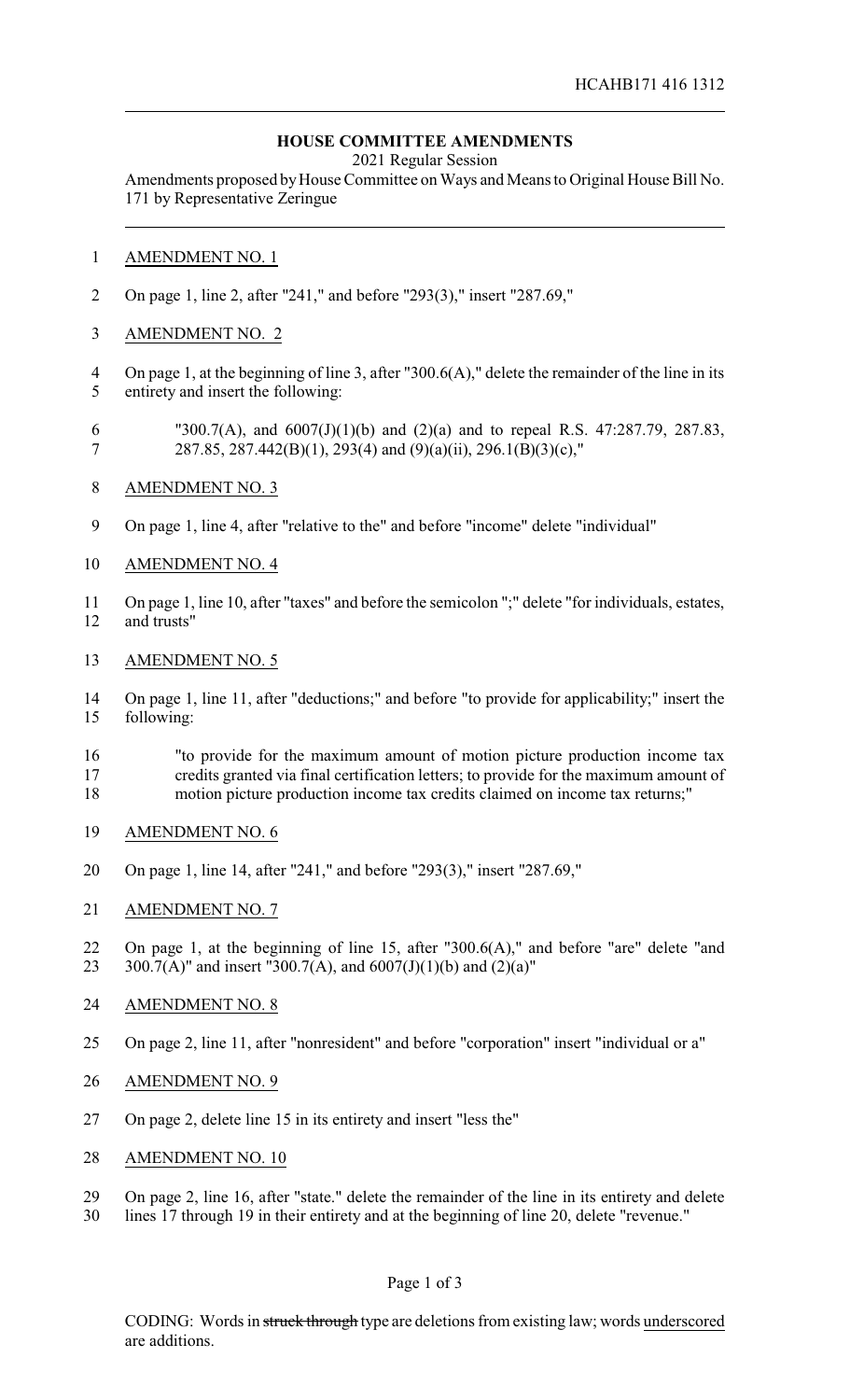| $\mathbf{1}$                                             | <b>AMENDMENT NO. 11</b>                                                                                                                                                                                                                                                                                                                                                                                                                                                                                                                                                                                                                                                                                                                                                                                                          |
|----------------------------------------------------------|----------------------------------------------------------------------------------------------------------------------------------------------------------------------------------------------------------------------------------------------------------------------------------------------------------------------------------------------------------------------------------------------------------------------------------------------------------------------------------------------------------------------------------------------------------------------------------------------------------------------------------------------------------------------------------------------------------------------------------------------------------------------------------------------------------------------------------|
| $\overline{2}$                                           | On page 2, after line 27, insert the following:                                                                                                                                                                                                                                                                                                                                                                                                                                                                                                                                                                                                                                                                                                                                                                                  |
| 3                                                        | "§287.69. Louisiana taxable income defined                                                                                                                                                                                                                                                                                                                                                                                                                                                                                                                                                                                                                                                                                                                                                                                       |
| $\overline{4}$<br>5<br>6<br>7                            | "Louisiana taxable income" means Louisiana net income, after adjustments,<br>less the federal income tax deduction allowed by R.S. 47:287.85. "After adjustments"<br>means after the application of the net operating loss adjustment allowed by R.S.<br>47:287.86.                                                                                                                                                                                                                                                                                                                                                                                                                                                                                                                                                              |
| 8                                                        | $\ast$<br>$\ast$<br>$*$ "                                                                                                                                                                                                                                                                                                                                                                                                                                                                                                                                                                                                                                                                                                                                                                                                        |
| 9                                                        | <b>AMENDMENT NO. 12</b>                                                                                                                                                                                                                                                                                                                                                                                                                                                                                                                                                                                                                                                                                                                                                                                                          |
| 10                                                       | On page 8, between lines 17 and 18, insert the following:                                                                                                                                                                                                                                                                                                                                                                                                                                                                                                                                                                                                                                                                                                                                                                        |
| 11<br>12                                                 | "§6007. Motion picture production tax credit                                                                                                                                                                                                                                                                                                                                                                                                                                                                                                                                                                                                                                                                                                                                                                                     |
| 13                                                       | J. Credit caps, structured pay outs, and project size limitations.                                                                                                                                                                                                                                                                                                                                                                                                                                                                                                                                                                                                                                                                                                                                                               |
| 14                                                       | (1) Department of Economic Development program issuance cap.                                                                                                                                                                                                                                                                                                                                                                                                                                                                                                                                                                                                                                                                                                                                                                     |
| 15                                                       | *<br>$\ast$<br>∗                                                                                                                                                                                                                                                                                                                                                                                                                                                                                                                                                                                                                                                                                                                                                                                                                 |
| 16<br>17<br>18<br>19<br>20<br>21<br>22<br>23<br>24<br>25 | For applications for state-certified productions and qualified<br>(b)(i)<br>entertainment companies submitted on or after July 1, 2017, through June 30, 2023,<br>the total amount of all tax credits granted in a final certification letter by the<br>department in any fiscal year shall not exceed one hundred fifty million dollars.<br>Twenty percent of the annual program cap shall be reserved as follows: five percent<br>for qualified entertainment companies, five percent for Louisiana screenplay<br>productions, and ten percent for independent film productions. If the total amount<br>of credits applied for in any particular year exceeds the aggregate amount of tax<br>credits allowed for that year, the excess shall be treated as having been applied for<br>on the first day of the subsequent year. |
| 26<br>27<br>28<br>29<br>30<br>31<br>32<br>33<br>34       | For applications for state-certified productions and qualified<br>(ii)<br>entertainment companies submitted on or after July 1, 2023, the total amount of all<br>tax credits granted in a final certification letter by the department in any fiscal year<br>shall not exceed seventy-five million dollars. Twenty percent of the annual program<br>cap shall be reserved as follows: five percent for qualified entertainment companies,<br>five percent for Louisiana screenplay productions, and ten percent for independent<br>film productions. If the total amount of credits applied for in any particular year<br>exceeds the aggregate amount of tax credits allowed for that year, the excess shall<br>be treated as having been applied for on the first day of the subsequent year.                                  |
| 35                                                       | $\ast$<br>*<br>*                                                                                                                                                                                                                                                                                                                                                                                                                                                                                                                                                                                                                                                                                                                                                                                                                 |
| 36                                                       | (2) Department of Revenue taxpayer claim cap.                                                                                                                                                                                                                                                                                                                                                                                                                                                                                                                                                                                                                                                                                                                                                                                    |
| 37<br>38<br>39<br>40<br>41<br>42<br>43<br>44<br>45       | (a) $(i)$ Beginning July 1, 2017, through June 30, 2023, claims against state<br>income tax allowed on returns for tax credits or transfers of such tax credits,<br>including legacy credits, to the Department of Revenue as provided for in Paragraph<br>$(C)(4)$ of this Section shall be limited to an aggregate total of one hundred eighty<br>million dollars each fiscal year. If less than one hundred eighty million dollars of<br>such tax credits and transfers are allowed in a fiscal year, the remaining amount, plus<br>any amounts remaining from previous fiscal years, shall be added to the one hundred<br>eighty million dollar limit of subsequent fiscal years until that amount of tax credits<br>or tax credit transfers to the Department of Revenue are claimed and allowed.                           |